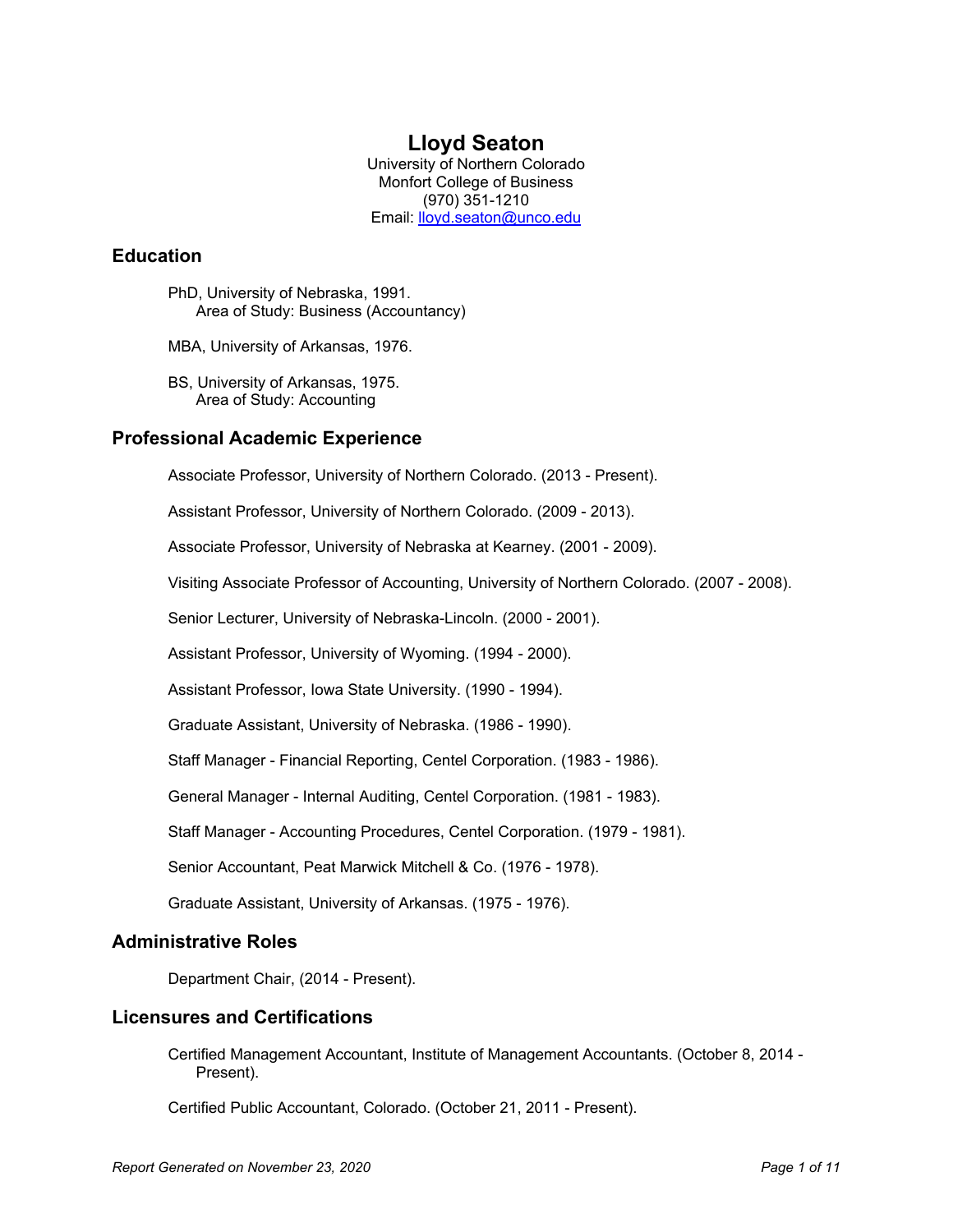Certified Public Accountant, Nebraska (Inactive). (December 16, 1977 - Present).

# **RESEARCH, SCHOLARSHIP, AND CREATIVE WORKS**

### **Publications**

### **Juried**

Journal Article

#### Accepted

- Dickey, G., Blanke, S., Seaton, L. P. (2019). Machine learning in auditing : Current applications and a look to the future. *CPA Journal, LXXXIX*(6), 16-21.
- Newmark, R. I., Seaton, L. P., Stallings, M. (2011). Student Response System Technology in Accounting Information Systems Course. *Accounting Information Systems Educator Journal*.

#### Published

- Newmark, R. I., Krahnke, K., Seaton, L. P. (2013). Incorporating Mindfulness Meditation in the Classroom. *Journal of Academy of Business and Economics, 13*(1), 79-90.
- Swinney, L., Seaton, L. P., Elder, B. (2010). Incivility in the Accounting Classroom Perceptions of Faculty and Administrators. *American Journal of Business Education, 3*(5), 1-16.
- Elder, B. R., Seaton, L. '., Swinney, L. S. (2010). Lost in a Crowd: Anonymity and Incivility in the Accounting Classroom. *Accounting Educators' Journal, XX*, 91-107.
- Devine, K., O'Clock, P., Seaton, L. (. (2006). Estimating the Effect of Formula Apportionment on the Allocation of Worldwide Income and the Potential for Double Taxation. *Advances In International Accounting, 19*, 115-144.
- Elder, B., Seaton, L. (., Swinney, L. (2004). Strategies for Dealing with Professional Incivility - A Comparison of the Accounting and Legal Professions. *Journal of Accounting and Finance Research, 12*(5), 82-94.
- Roberts, R. W., Kurtenbach, J. M., Seaton, L. (. (2001). State Conformity with Provisions of the Uniform Accountancy Act: Theory and Evidence. *Accounting and Public Interest, Volume 1*, 97-114.
- Seaton, L., Devine, K., O'Clock, P. (1999). A Simulation Comparing Arm's Length versus Formula Apportionment Income for Multinational Corporations. *Advances In International Accounting*(12), 35-65.
- Seaton, L. (., Gurley III, A. L. (1998). Taxation of Social Security Benefits: Implications for Decision Making. *CPA Journal, 68*, 60-63.
- Devine, K., Seaton, L. (. (1995). An Examination of Quarterly Ratio Stability: Implications for Financial Decision Making. *Journal Of Applied Business Research, 11*(1), 81-97.

Conference (Full Paper) Proceeding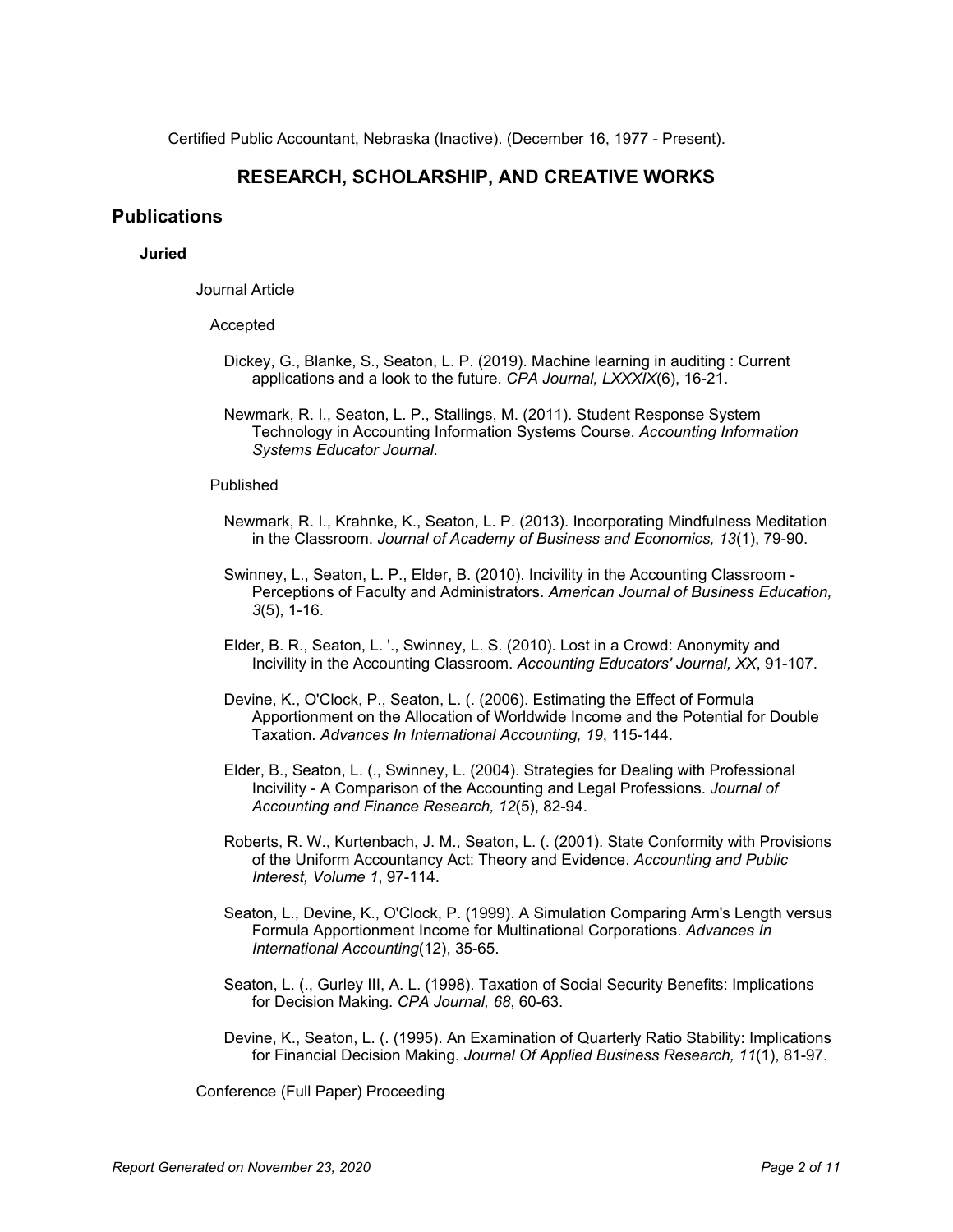#### Published

Newmark, R. I., Seaton, L. P., Stallings, M. (2008). *Student Response Systems Use in Accounting Information Systems Classes*. AIS Educator Association.

#### Working Paper

#### **Submitted**

Newmark, R. I., Seaton, L. P., Stallings, M. (2010). *Student Response Systems' Use in Accounting Information Systems Classes*. Accounting Information Systems Educator Journal.

#### **Non-juried**

Other Research

Seaton, L. P., Caldwell, T., Kukuchka, D. (1998). *Accountants' Reports: Colorado Bankers' Perceptions* (March/April 1998 ed., vol. 43, pp. 8-9). Denver CO: NewsAccount.

### **Professional Presentations**

#### **Invited**

Non-juried

Seaton, L. P., "SSARS Update," Public Accountants Society of Colorado, Longmont, Colorado. (2011).

#### **Not Invited**

#### Juried

- Newmark, R. I., Seaton, L. P., AIS Educators Conference, "AIS and John Belushi: Using the Olympia Restaurant SNL Skit to Teach Business Process Modeling," AIS Educator Association, Denver, Colorado. (June 22, 2018).
- Newmark, R., Krahnke, K., Seaton, L. P., Annual Meeting, "Incorporating Mindfulness Meditation In the Classroom," American Accounting Association, San Francisco, California. (August 2013).
- Newmark, R., Krahnke, K., Seaton, L. P., Annual Meeting, "Incorporating Mindfulness Meditation In the Classroom," International Academy of Business and Economics, Orlando, Florida. (March 2013).
- Newmark, R., Seaton, L., Krahnke, K., "Incorporating Mindfulness Meditation in the Classroom," AIS Educators Conference, Estes Park, Colorado. (2012).
- Newmark, R., Krahnke, K., Seaton, L., "Incorporating Mindfulness Meditation In the Classroom," Mountain Plains Management Conference, Kearney, Nebraska. (2012).
- Seaton, L. P., Newmark, R., "Stanley Hotel Event Planners, Inc. (aka Where's Waldo's Dirty Data): An Instructional Case," AIS Educators Conference, Estes Park, Colorado. (2012).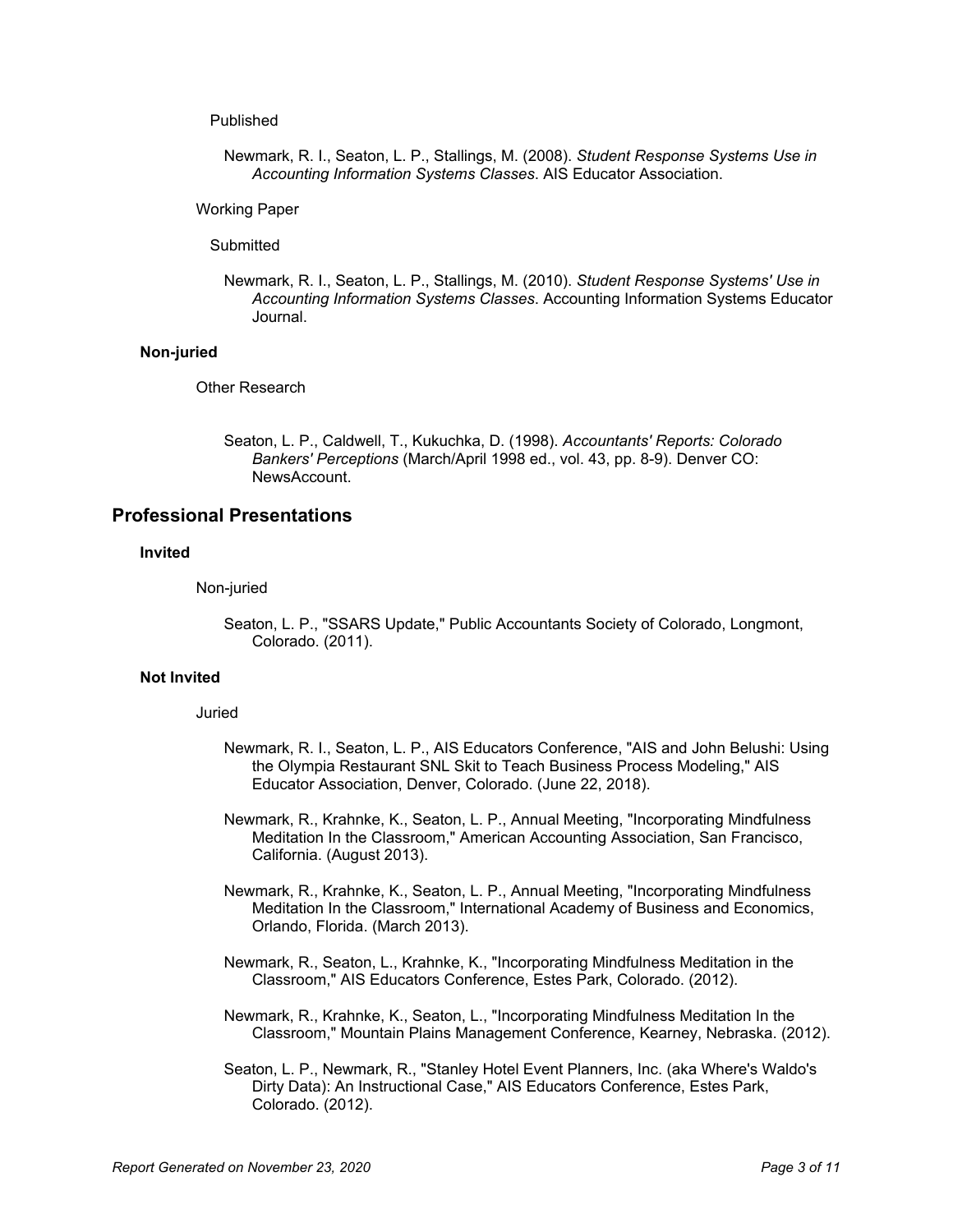- Swinney, L., Seaton, L. P., Elder, B., "Incivility in the Accounting Classroom Perceptions of Faculty and Administrators," Society of Business, Industry and Economics, Sandestin, Florida. (2009).
- Newmark, R., Seaton, L. '., Stallings, M., "Student Response Systems Use in AIS Classes," American Accounting Association, New York, New York. (August 2009).
- Swinney, L., Elder, B., Seaton, L., "Factors Contributing to Incivility in the Accounting Classroom," Mountain Plains Management Association, Kearney, Nebraska. (2007).
- Swinney, L., Elder, B., Seaton, L., "Factors Contributing to Incivility in the Accounting Classroom," Annual Meeting of the American Academy of Accounting & Finance, St. Petersburg, Florida. (December 2005).
- Swinney, L., Seaton, L., Elder, B., "Incivility in the Accounting Classroom Perceptions of Faculty and Administrators," Annual Meeting of the American Accounting Association, Orlando, Florida. (2004).
- Elder, B., Seaton, L. (., Swinney, L., "Incivility in the Accounting Classroom Perceptions of Faculty and Administrators," American Academy of Accounting and Finance Meeting, New Orleans, Louisiana. (2003).
- Elder, B., Seaton, L. (., Swinney, L., "Strategies for Dealing with Professional Incivility A Comparison of the Accounting and Legal Professions," American Academy of Accounting and Finance Meeting, New Orleans, Louisiana. (2003).
- Seaton, L. (., Devine, K., O'Clock, P., "Estimating the Effect of Adopting Formula Apportionment on Allocation of MNCs' Worldwide Income," Annual Meeting of the American Accounting Association, Atlanta, Georgia. (2001).
- Seaton, L. (., Devine, K., O'Clock, P., "Estimating the Effect of Adopting Formula Apportionment on Allocation of MNCs' Worldwide Income," Annual Meeting of the Decision Sciences Institute, Orlando, Florida. (2000).
- Seaton, L. (., Devine, K., O'Clock, P., "A Simulation Comparing Arm's Length Versus Formula Apportionment Income for Multinational Corporation," Mid-Year Meeting of the International Section of the American Accounting Association, Orlando, Florida. (1999).

### **Media Contributions**

#### **Newspaper**

Greeley Tribune. (June 25, 2017).

### **Research in Progress**

"Financial Structure in the Brewing Industry: A Comparative Case Study" (Planning). This paper provides a descriptive analysis of Beer Industry financial structures and management styles across brewer size and location including brewing operations in the USA, Italy and Germany.

#### "Incivility in Accounting" (On-Going).

This is an update to a previous study of the perceptions of Accounting faculty about the occurrence of incivility in Accounting programs in the United States.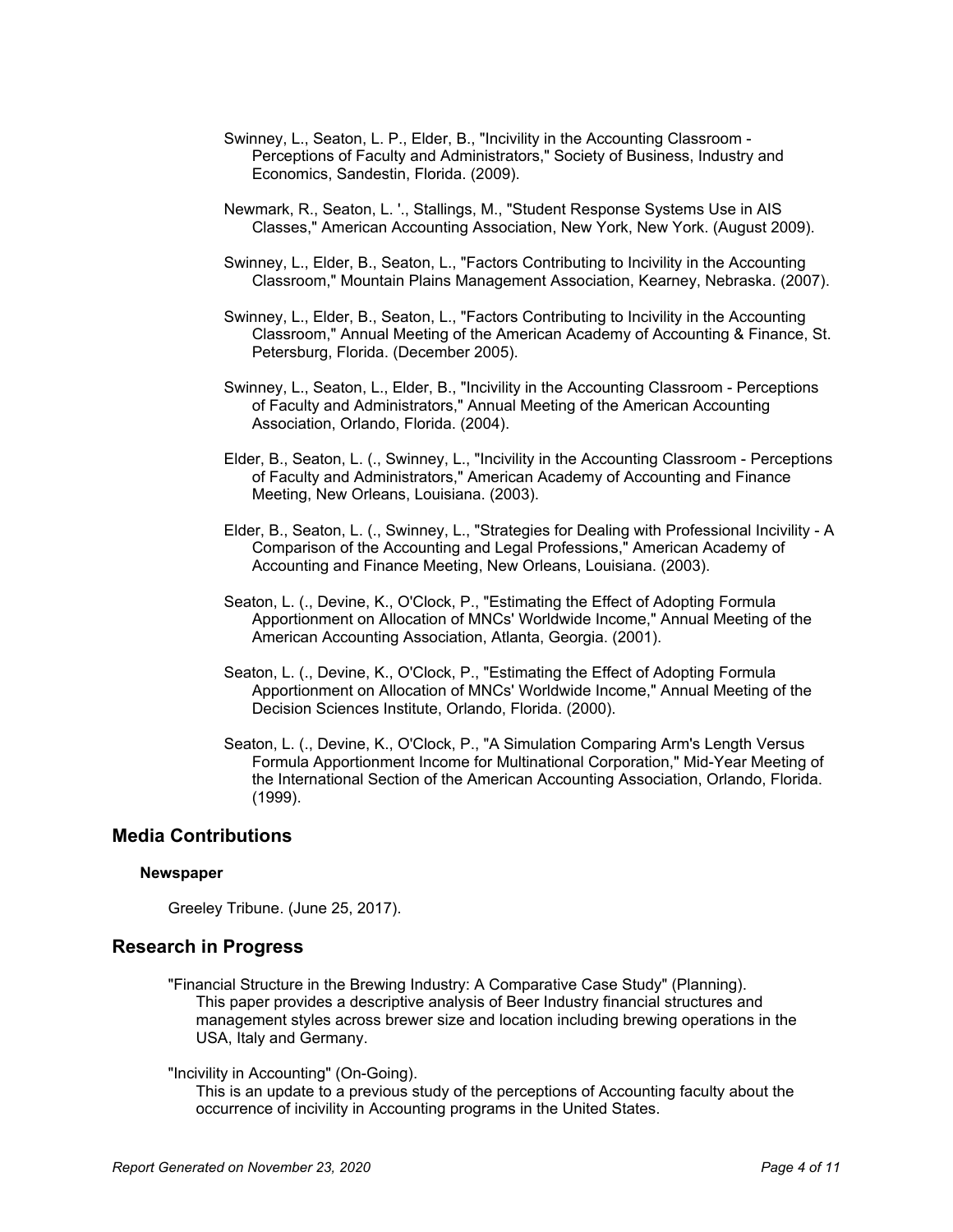"Insurance Accounting: Innovations or Obfuscation" (On-Going).

This paper describes and contrasts the issues relative to recent changes in Insurance Accounting - under GAAP and IFRS.

# **CONTRACTS, FELLOWSHIPS, GRANTS AND SPONSORED RESEARCH**

#### **Funded**

- Newmark, R., Seaton, L. "., "MCB Scholar's Incentive Grant," University of Northern Colorado. (2012).
- Seaton, L. "., "MCB Scholar's Incentive Grant," University of Northern Colorado. (2010).
- Seaton, L. "., "MCB Scholar's Incentive Grant," University of Northern Colorado. (2010).
- Swinney, L. S., Seaton, L. '., Elder, B., "Working Paper Grant," University of Northern Colorado. (2010).
- Seaton, L. P., Newmark, R., Stallings, M., "Working Paper Grant," University of Northern Colorado. (2009).
- Lloyd (Pat), S., Swinney, L., Elder, B., "Incivility in the Accounting Classroom, University of Nebraska at Kearney Research Services Council Mini-Grant, with Laurie Swinney and Bruce Elder.," Sponsored by University of Nebraska at Kearney, University of Northern Colorado, \$2,000.00. (2002).

## **TEACHING**

# **Teaching Experience**

#### **University of Northern Colorado**

Courses Taught:

BAAC 220, Principles of Accounting I, 9 courses. 3.00 credit hours.

BAAC 221, Principles of Accounting II, 9 courses. 3.00 credit hours.

BAAC 301, Survey of Accounting, 5 courses. 3.00 credit hours.

BAAC 320, Intermediate Accounting I, 4 courses. 3.00 credit hours.

BAAC 323, Cost and Managerial Accounting I, 11 courses. 3.00 credit hours.

BAAC 328, Accounting Systems, 16 courses. 3.00 credit hours.

BAAC 422, Directed Studies, 1 course. 3.00 credit hours.

BAAC 492, Internship in Accounting, 13 courses. 3.00 credit hours.

BAAC 525, Contemporary Issues in Auditing Topics, 4 courses. 3.00 credit hours.

BAAC 528, Contemporary Issues in Accounting Information Systems, 6 courses. 3.00 credit hours.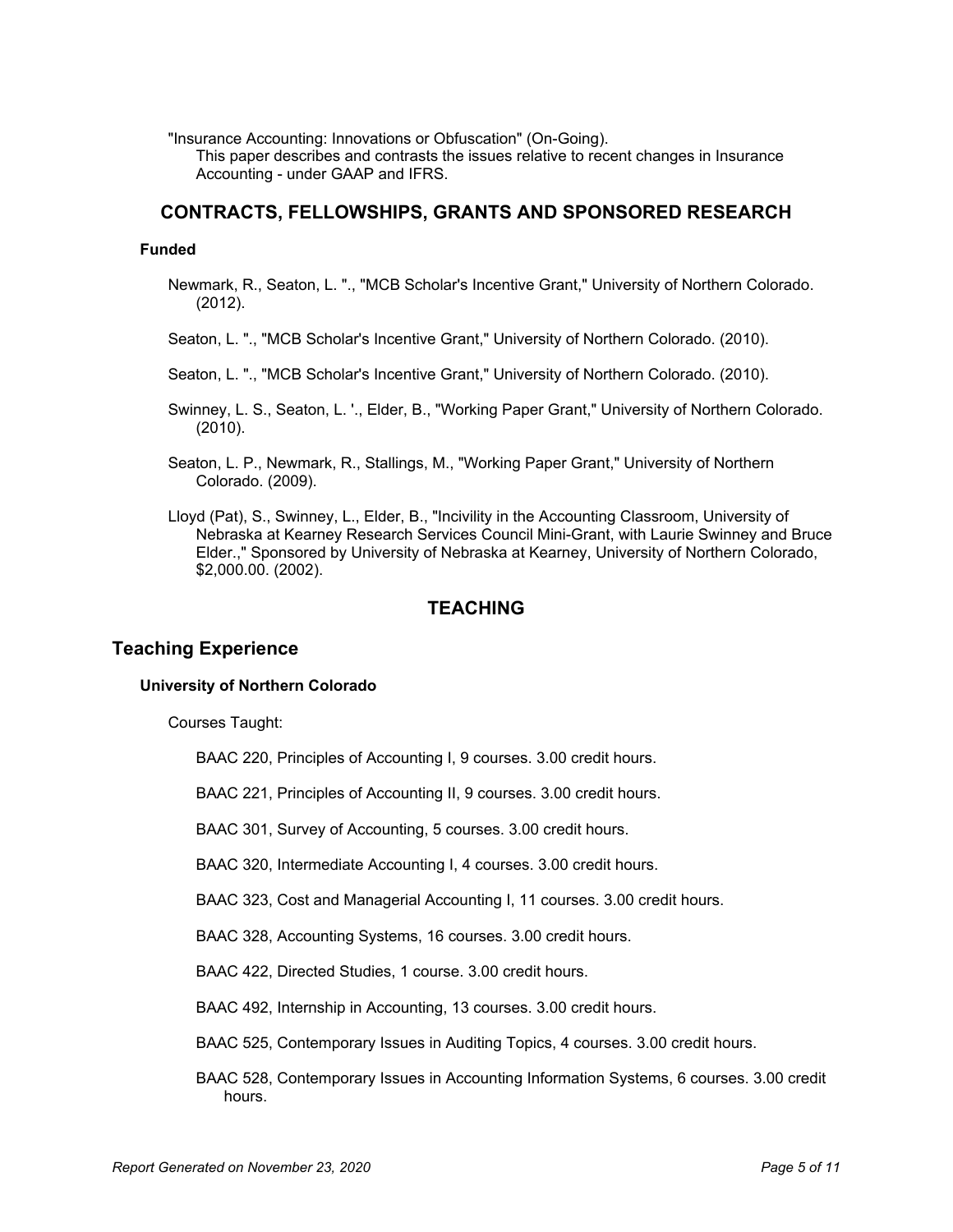BAAC 592, Internship in Accounting, 9 courses. 3.00 credit hours.

BAAC 600, Contemporary Issues in Accounting Information Systems, 1 course. 3.00 credit hours.

BAAC 622, Independent Research Directed Studies, 4 courses. 3.00 credit hours.

BACS 492, Internship in Computer Information Systems, 2 courses. 1.00 credit hours.

MBA 605, Data Analytics and Visualization, 1 course. 3.00 credit hours.

New Programs Developed/Major Program Revision: 2 courses. **MAcc** MBA

### **Academic Advising**

Fall 2017: 48 undergraduate students advised, 15 graduate students advised.

Spring 2017: 52 undergraduate students advised, approximately 100 hours spent per year.

### **Non-Credit Instruction**

Guest Lecture, University of Trieste, 80 participants. (November 5, 2018 - November 16, 2018).

Guest Lecture, University of Trieste, 250 participants. (May 8, 2017 - May 19, 2017).

## **SERVICE**

### **University Service**

Committee Member, Board of Athletic Control. (2013 - 2015).

Committee Member, Review Committee for the Center for Engaged Research and Civic Action (CERCA). (2012).

Committee Member, Graduate Council Program Review Committee. (2010 - 2012).

Committee Member, Graduate Council. (2010 - 2012).

Committee Member, Graduate Council Policy Committee. (2004 - 2009).

Committee Member, Graduate Council. (2004 - 2009).

#### **College Service**

Committee Member, MCB General Faculty Meeting. (September 1, 2009 - Present).

Committee Chair, Assurance of Learning. (September 1, 2013 - August 31, 2014).

Committee Member, AACSB Maintenance. (September 1, 2010 - August 31, 2013).

Committee Member, Assurance of Learning. (September 1, 2010 - August 31, 2013).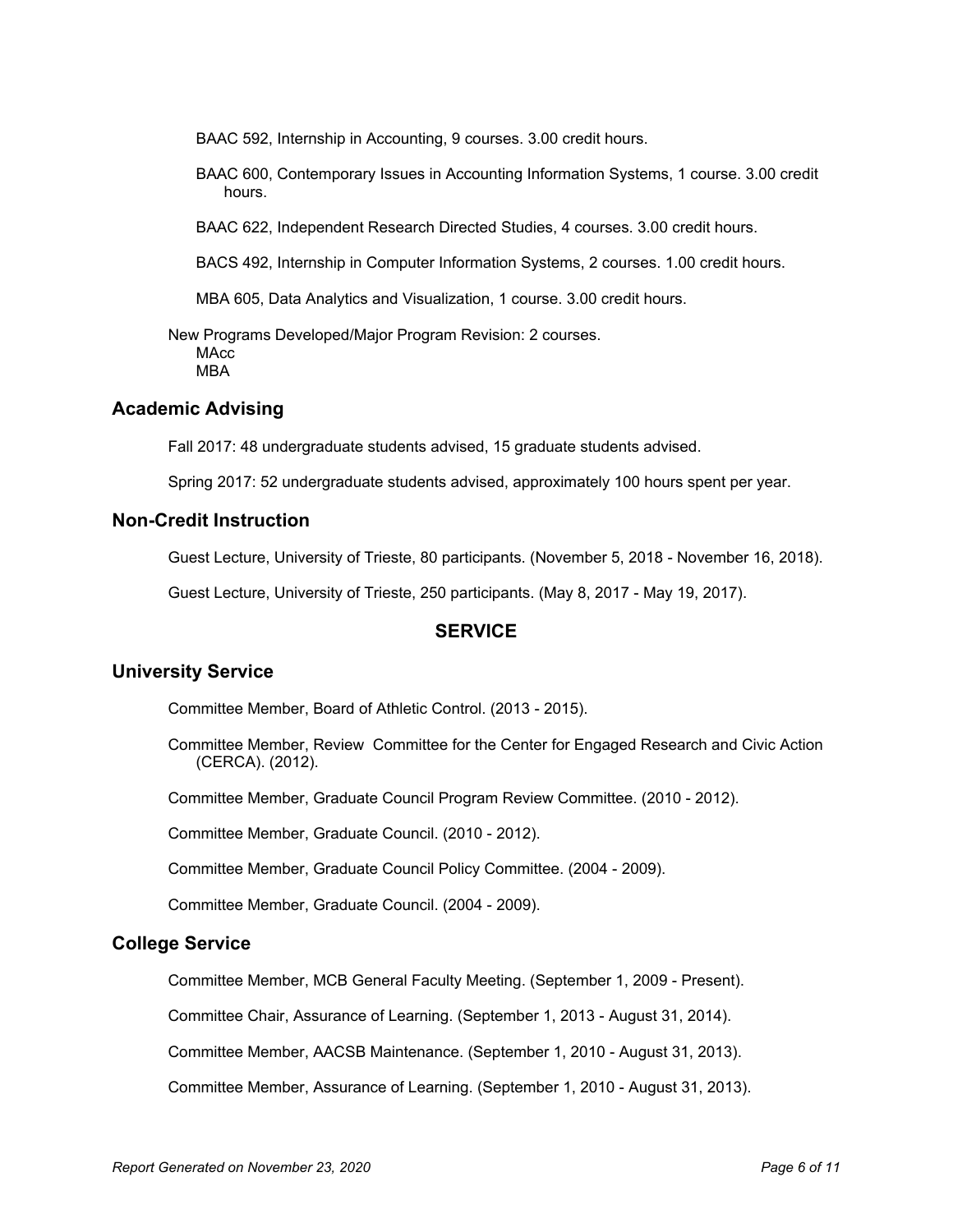Committee Member, MCB General Faculty Meetings. (September 1, 2007 - August 31, 2008).

### **Department Service**

Committee Member, Accounting Advisory Board. (September 1, 2011 - Present).

Committee Member, Accounting Curriculum AIS Sub-Committee. (September 1, 2011 - Present).

Committee Member, Accounting Curriculum Audit Sub-Committee. (September 1, 2011 - Present).

Committee Chair, Accounting Curriculum Cost Sub-Committee. (September 1, 2011 - Present).

Committee Member, Dept of Accounting & CIS. (September 1, 2011 - Present).

Committee Member, MAcc Committee. (September 1, 2011 - Present).

Committee Member, Accounting Program. (September 1, 2009 - Present).

Committee Chair, Accounting AoL Committee. (September 1, 2011 - August 31, 2013).

Committee Member, School of Accounting & CIS. (September 1, 2009 - August 31, 2011).

Committee Member, Accounting Program. (September 1, 2007 - August 31, 2008).

Committee Member, School of Accounting & Computer Information Systems. (September 1, 2007 - August 31, 2008).

# **Professional Service**

Committee Member, Colorado Society of CPAs. (September 2016 - Present).

- Task Force Member, AACSB International, Kennesaw, Georgia. (September 2019 October 2019).
- Reviewer, Conference Paper, AAA Western Region Financial Accounting Section. (January 11, 2019).
- Task Force Member, AACSB International, Fullerton, CA. (August 1, 2018 October 31, 2018).
- Reviewer, Conference Paper, AAA Western Region Financial Accounting Section. (January 2018).
- Committee Member, Western Region American Accounting Association. (September 2015 August 2016).
- Reviewer, Conference Paper, AIS Section American Accounting Association. (September 2015).
- Reviewer, Ad Hoc Reviewer, International Academy of Business and Economics. (2013).
- Reviewer, Journal Article, Accounting Information Systems Educator Conference. (2012 2013).

Reviewer, Journal Article, Mountain Plains Management Conference. (2012 - 2013).

Reviewer, Journal Article, Accounting Information Systems Educator ConferenceAccounting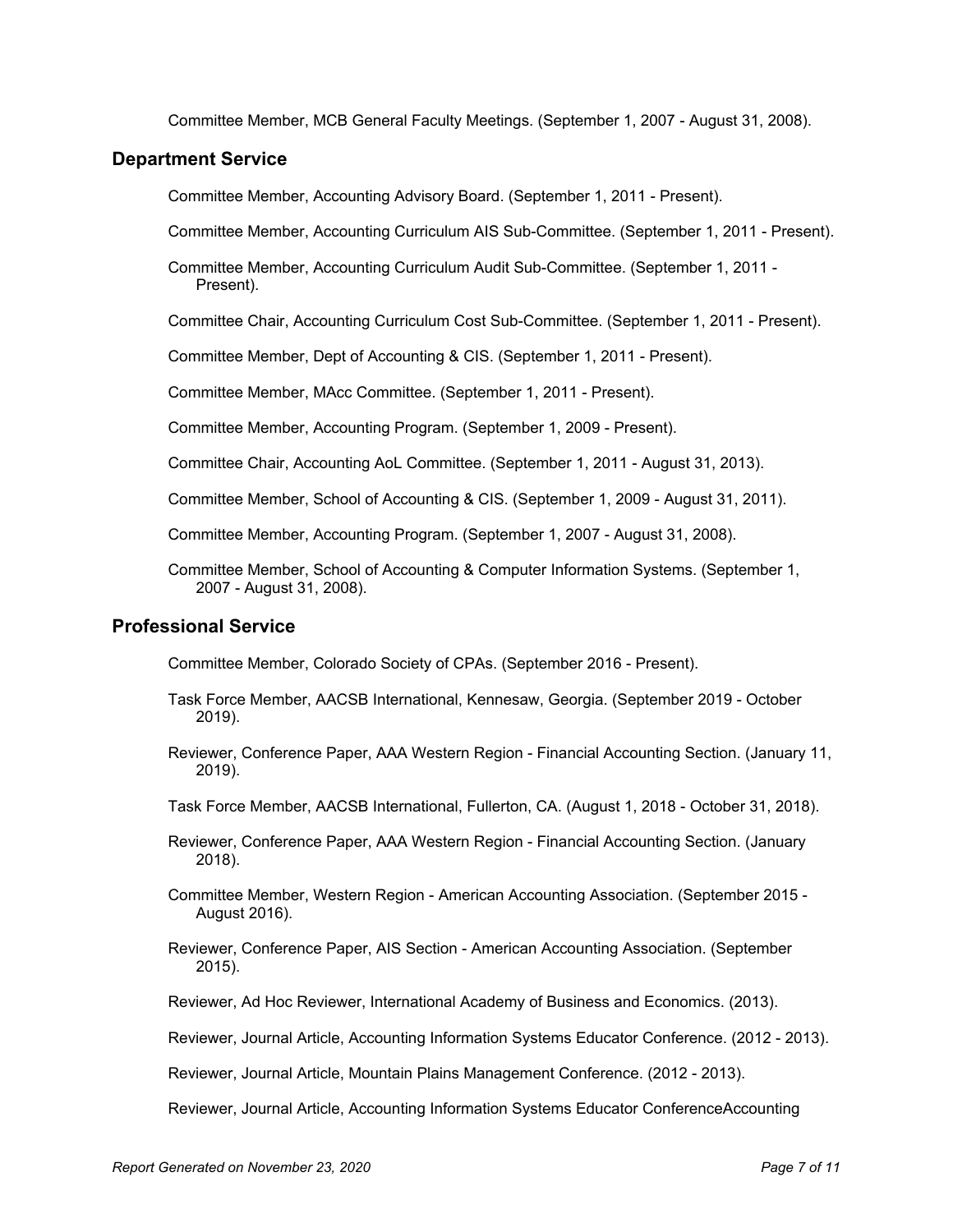Information Systems Educator Conference. (2009).

- Reviewer, Journal Article, Accounting Information Systems Educator Conference, Ft Collins, Colorado. (2008).
- Other Professional Service Activities, Rocky Mountain Chapter, Institute of Internal Auditors. (2000).

Reviewer, Journal Article, American Accounting Association, Curriculum Section. (1998).

### **Public/Community Service**

Committee Member, Greeley Stampede. (March 2011 - Present).

Program Coordinator, Sports Official. (1995 - 2012).

Member, Boy Scouts of America. (1996 - 2006).

# **DEVELOPMENT ACTIVITIES ATTENDED**

- Continuing Education Program, "Accounting Program Leadership Group Seminar," American Accounting Association, Tampa, FL, United States. (February 8, 2019 - February 9, 2019).
- Webinar, "IMA's Inside Talk," Institute of Management Accountants, Montvale, New Jersey, United States. (February 23, 2018).
- Continuing Education Program, "Accounting Program Leadership Group Seminar," American Accounting Association, Phoenix, AZ, United States. (February 9, 2018 - February 10, 2018).
- Continuing Education Program, "Chat with Credit Officers Wells Fargo," Financial Executives Institute, Denver, CO, United States. (September 21, 2017).
- Continuing Education Program, "Ping Identity A Colorado Success Story," Financial Executives Institute, Denver, Colorado, United States. (September 21, 2017).
- Continuing Education Program, "Annual Meeting," Beta Alpha Psi, Anaheim, California, United States. (August 3, 2017 - August 5, 2017).
- Continuing Education Program, "Common Challenges During Hyper Growth," Financial Executives Institute, Denver, CO, United States. (March 16, 2017).
- Continuing Education Program, "Hot Topics in Financial Risk Management," Financial Executives Institute, Denver, CO, United States. (March 16, 2017).
- Continuing Education Program, "Strategy, Successes an Challenges of Development in CO," Financial Executives Institute, Denver, CO, United States. (March 16, 2017).
- Continuing Education Program, "The Rising Cost of Real Estate and Change Management," Financial Executives Institute, Denver, CO, United States. (February 16, 2017).
- Continuing Education Program, "Transformation from Startup to Grownup," Financial Executives Institute, Denver, CO, United States. (February 16, 2017).
- Continuing Education Program, "What Mischief Are They Up To Now State and Local Tax," Financial Executives Institute, Denver, CO, United States. (February 16, 2017).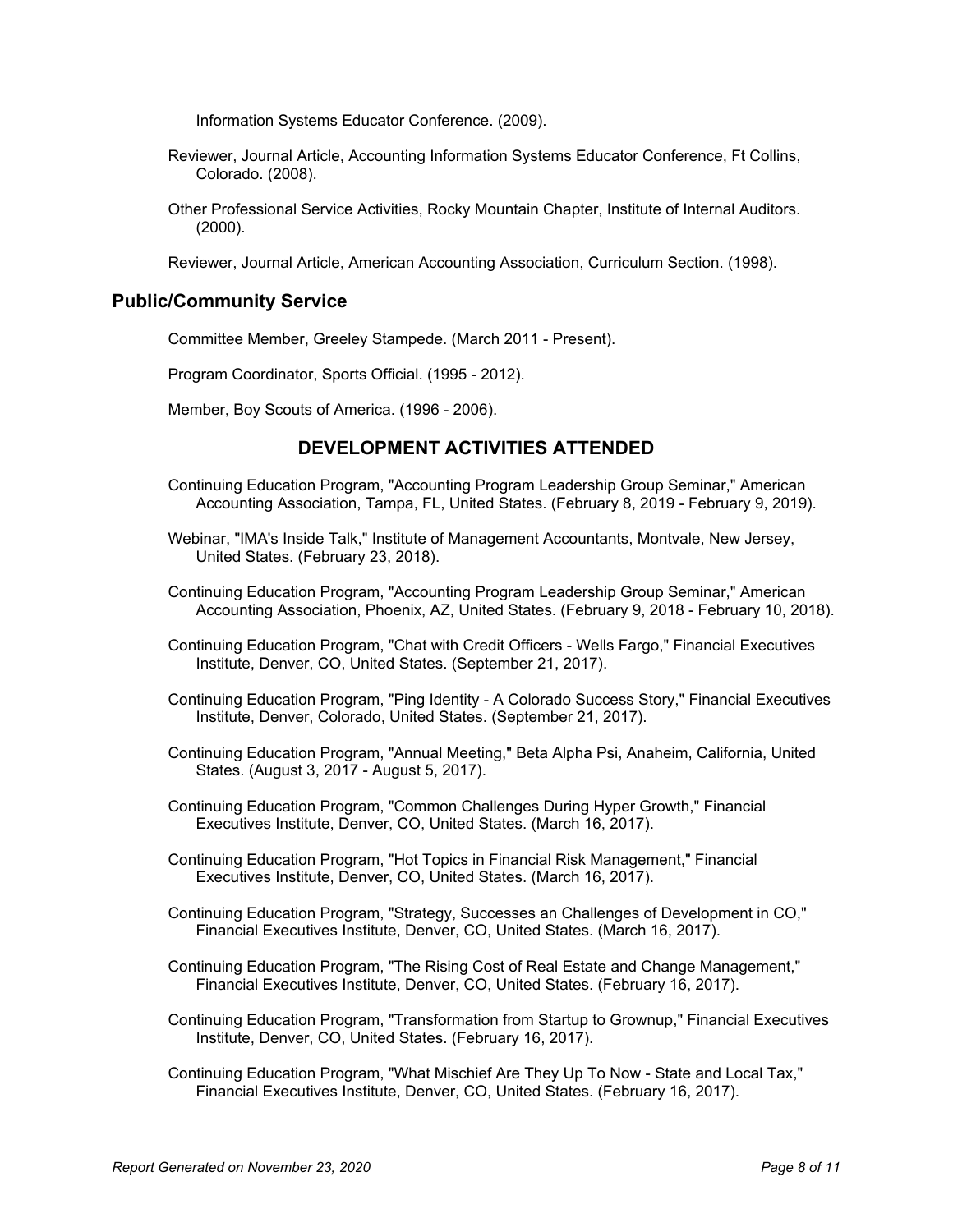- Continuing Education Program, "From Takeoff to Landing Build Your Own Runway," Financial Executives Institute, Denver, CO, United States. (November 17, 2016).
- Continuing Education Program, "Lead With Your Strengths," Financial Executives Institute, Denver, CO, United States. (November 17, 2016).
- Continuing Education Program, "Strategic Tax Considerations International," Financial Executives Institute, Denver, CO, United States. (November 17, 2016).
- Continuing Education Program, "Building a Better Colorado," Financial Executives Institute, Denver, CO, United States. (October 20, 2016).
- Continuing Education Program, "Denver Commercial Real Estate Update," Financial Executives Institute, Denver, CO, United States. (October 20, 2016).
- Continuing Education Program, "Impact of Election Results on Financial Markets," Financial Executives Institute, Denver, CO, United States. (October 20, 2016).
- Continuing Education Program, "Implications of New Lease Standards," Financial Executives Institute, Denver, CO, United States. (June 16, 2016).
- Continuing Education Program, "Innovation Unplugged: Become and Innovative CFO," Financial Executives Institute, Denver, CO, United States. (June 16, 2016).
- Continuing Education Program, "Interest Rate Risk Management Trends/Hot Topics," Financial Executives Institute, Denver, CO, United States. (June 16, 2016).
- Continuing Education Program, "Cyber Fraud through Social Engineering," Financial Executives Institute, Denver, Colorado, United States. (May 19, 2016).
- Continuing Education Program, "Start Up Challenges and Sacrifices," Institute of Management Accountants, Denver, CO, United States. (March 30, 2016).
- Webinar, "FASB Codification," American Accounting Association. (March 24, 2016).
- Webinar, "Effective Learning Cases: Trueblood Case Study Series," American Accounting Association. (February 26, 2016).
- Continuing Education Program, "Attracting, Retaining and Developing Talent," Institute of Management Accountants, Denver, CO, United States. (February 17, 2016).
- Conference Attendance, "2016 Accounting Program Leaders Group Seminar," American Accounting Association, Savannah, Georgia, United States. (February 12, 2016 - February 13, 2016).
- Conference Attendance, "2015 Annual Meeting," American Accounting Association, Chicago, IL, United States. (August 8, 2015 - August 12, 2015).
- Continuing Education Program, "Operations & Accounting Can They Co-Exist?," Institute of Management Accountants, Denver, CO, United States. (April 22, 2015).
- Conference Attendance, "2015 Accounting Program Leaders Seminar," American Accounting Association, Nashville, TN, U. (February 6, 2015 - February 7, 2015).

Webinar, "Excel Tips and Tricks," CPA Academy. (February 3, 2015).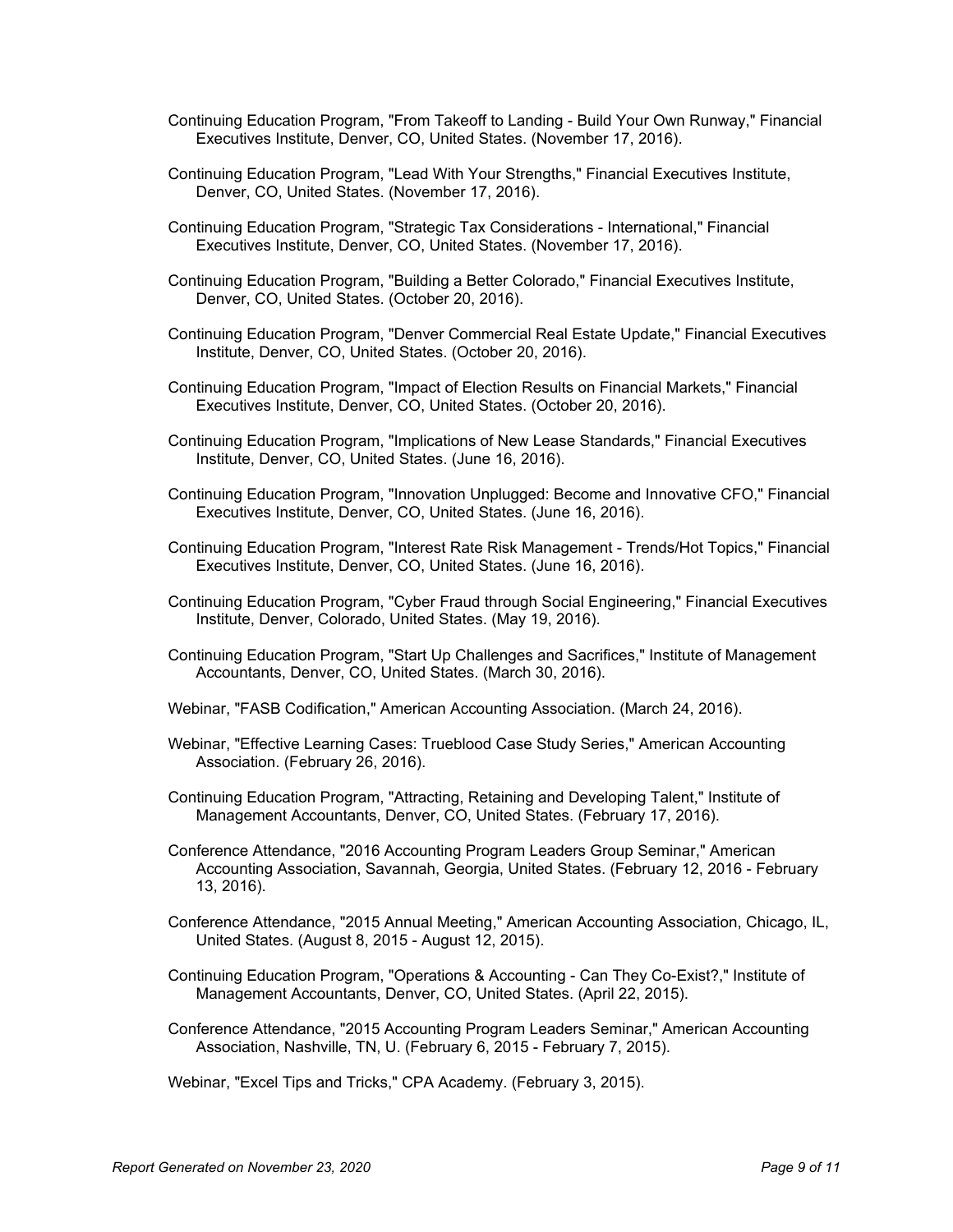- Continuing Education Program, "Inspire Integrity: Chasing an Authentic Life," Institute of Management Accountants, Denver, CO, United States. (October 15, 2014).
- Continuing Education Program, "Why Fraud Still Occurs When Controls Exist," Institute of Management Accountants, Denver, CO, United States. (October 15, 2014).
- Webinar, "Gender Communication Differences," CPA Academy. (June 3, 2014).
- Webinar, "Compensation Design Challenge for CPA Firms," CPA Academy. (May 29, 2014).
- Webinar, "COSO Frameworks," Institute of Management Accountants. (May 27, 2014).
- Webinar, "Providing Outsourced CFO Services," CPA Academy. (May 21, 2014).
- Continuing Education Program, "Chair Visit Current Events and Opportunities," Colorado Society of CPAs, Loveland, C, United States. (May 9, 2013).
- Webinar, "Professional Judgement Framework Curriculum," American Accounting Association. (January 25, 2013).
- Conference Attendance, "Annual Meeting," AIS Educators Association, Estes Park, CO, United States. (June 29, 2012 - June 30, 2012).
- Continuing Education Program, "Student Opportunities in Management Accounting," Institute of Management Accountants, Denver, CO, United States. (March 2, 2012).
- Conference Attendance, American Accounting Association, Denver, Colorado. (2011).
- Conference Attendance, American Accounting Association Teaching and Curriculum Section, None, Virtual. (2011).
- Assurance of Learning Professional Development, AACSB Best Practices from Accreditation Visits Webinar, None, Virtual. (2011).
- Other Professional Development, Institute of Management Accountants, Longmont, Colorado. (2011).
- Other Professional Development, Institute of Management Accountants, Denver, Colorado. (2011).
- Other Professional Development, Institute of Management Accountants, None, Virtual. (2011).
- Other Professional Development, Institute of Management Accountants, None, Virtual. (2011).
- Seminar, American Institute of Certified Public Accountants (AICPA), None, Virtual. (2011).
- Seminar, CSCPAs Accounting Educator's Conference, Denver, Colorado. (2011).
- Seminar, Public Accountants Society of Colorado, Longmont, Colorado. (2011).

Seminar, Public Accountants Society of Colorado, Longmont, Colorado. (2011).

Conference Attendance, McGraw-Hill, Scottsdale, Arizona. (2010).

Assurance of Learning - Professional Development, AACSB Assessment Conference, Houston, Texas. (2010).